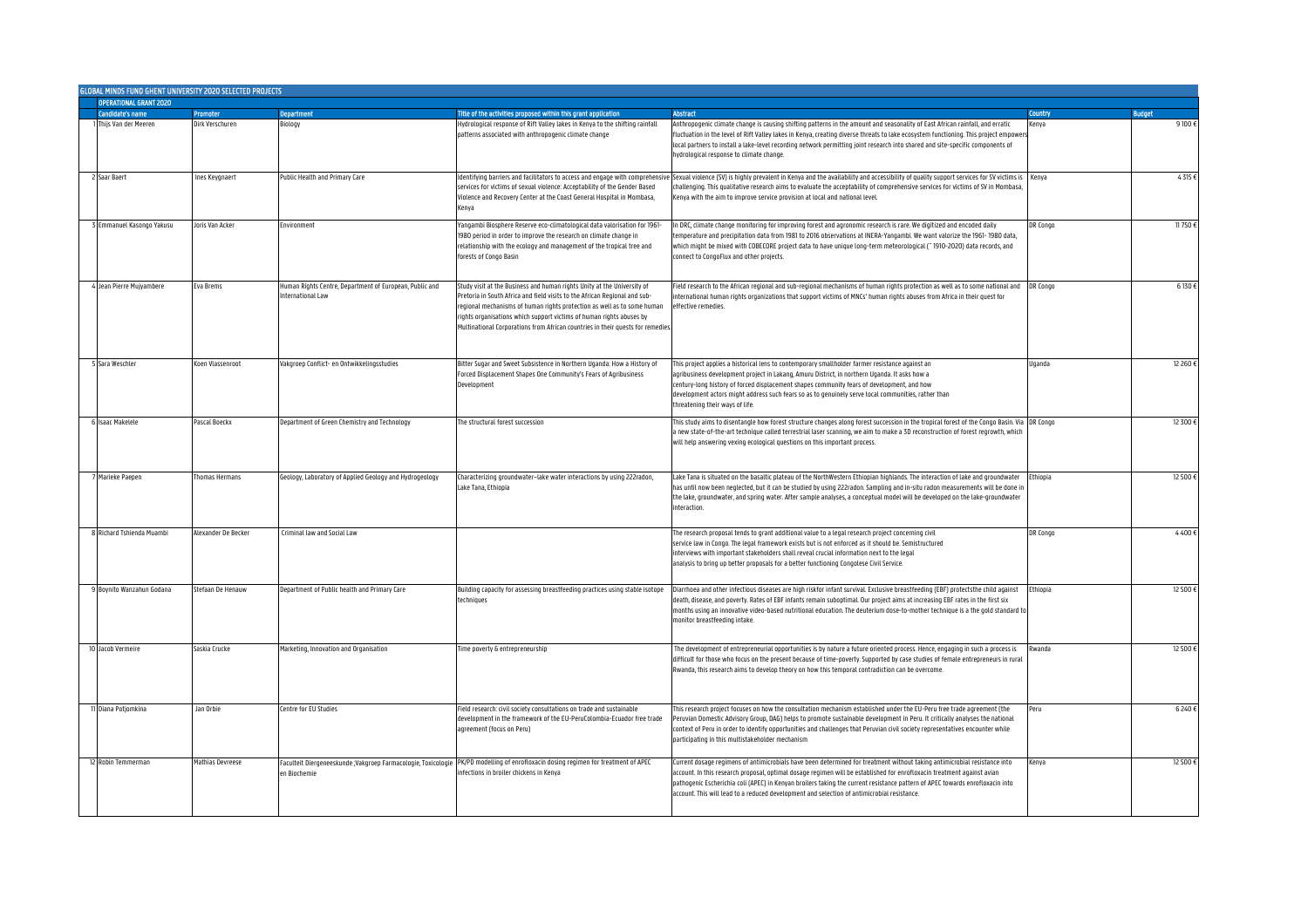|                                                                          |                                                                                                         |                                                         |                                                                                                                                    | Gender and Minority rights: An assessment of Uganda's Wildlife Compensation The project aims to make a critical assessment of the effectiveness of the new wildlife compensation program in Uganda. The                                                                                                                                                                                                                                                                                                                                                                                                              | Uganda         | 8975          |
|--------------------------------------------------------------------------|---------------------------------------------------------------------------------------------------------|---------------------------------------------------------|------------------------------------------------------------------------------------------------------------------------------------|----------------------------------------------------------------------------------------------------------------------------------------------------------------------------------------------------------------------------------------------------------------------------------------------------------------------------------------------------------------------------------------------------------------------------------------------------------------------------------------------------------------------------------------------------------------------------------------------------------------------|----------------|---------------|
|                                                                          |                                                                                                         |                                                         | Policy                                                                                                                             | focus is to evaluate the effectiveness and equity of the program with a specific focus on gender and minority groups. The<br>methodology will employ ethnographic field research in two case studies in Bwindi Impenetrable and Queen Elizabeth National                                                                                                                                                                                                                                                                                                                                                             |                |               |
| 13 Emmanuel Akampurira                                                   | oen Vlassenroot                                                                                         | Conflict and Development Studies                        |                                                                                                                                    | Parks                                                                                                                                                                                                                                                                                                                                                                                                                                                                                                                                                                                                                |                |               |
| <b>CAPACITY BUILDING 2020</b>                                            |                                                                                                         |                                                         |                                                                                                                                    |                                                                                                                                                                                                                                                                                                                                                                                                                                                                                                                                                                                                                      |                |               |
| <b>Promoter</b>                                                          | <b>Type of Initiative</b>                                                                               | <b>Department</b>                                       | <b>Title of the Initiative</b>                                                                                                     | <b>Abstract</b>                                                                                                                                                                                                                                                                                                                                                                                                                                                                                                                                                                                                      | <b>Country</b> | <b>Budget</b> |
| Heijde Marc; Gheysen Godelieve                                           | Research/Symposium                                                                                      | Department of Plant Biotechnology and Bioinformatics    | Gene editing and the future of agriculture in the developing<br>hinw                                                               | The symposium "Genome editing for a sustainable development of agriculture in the South" will assess present research using<br>genome editing for crops relevant to developing countries. Aspects including limiting development factors such as international<br>regulatory disharmony as well as the potential societal value of these technologies for the Global South will be proposed for<br>discussion.                                                                                                                                                                                                       | South Africa   | 15 000,00€    |
| 2 Gretania Residiwati Habib Syaiful Research/Collaboration<br>Arif Tuska | esearch, international<br>eminar, and workshop.                                                         | Department of Reproduction, Obstetrics, and Herd Health | Collaboration research, international seminar, and workshop.                                                                       | The introduction of Belgian Blue cattle in Indonesia will stimulate further collaboration, and the international seminar and<br>workshop will increase the skills of Indonesian veterinarians to manage Belgian Blue cattle in a sustainable way. It will increase<br>the meat available for the Indonesian community and it will help Indonesia to reach success in developing a breeding program f<br>Belgian Blue cattle                                                                                                                                                                                          | Indonesia      | 15 000,00€    |
| <b>Hermans Thomas</b>                                                    | Research/Training activities<br>field and software training)<br>and field test (exploratory<br>nission) | ieology (WE13)                                          | Developing expertise for deep seawater intrusion characterization through<br>electrical resistivity tomography in the Mekong Delta | Sustainable access to drinking water and irrigation in Vietnam is in danger due to salt water intrusions contaminating coastal<br>aquifers. In this project, we propose to train local staff to properly monitor the intrusion through deep electrical resistivity<br>tomography measurements. We also propose to carry out field tests in the Mekong Delta to validate the approach.                                                                                                                                                                                                                                | Vietnam        | 7470,00€      |
| 4 Ann Vanreusel;Francesca Pasotti                                        | Education/Research;<br>raining/Network event                                                            | Biology Department                                      | Marine Biology Summer School Cambodia                                                                                              | In Cambodia there is need for a Marine Biology curriculum to foster academic marine research to back policies paramount to the<br>sustainable use of the Cambodian sea. We wish to organise a Summer School on marine science topics and train the local<br>academics and students. A series of workshops (with the academics) would define a roadmap for the curriculum development.                                                                                                                                                                                                                                | Cambodia       | 15 000,00€    |
| <b>5 DE SAEGER SARAH</b>                                                 | ducation:SEMINAR/TRAINING BIOANALYSIS                                                                   |                                                         | CONTEXT                                                                                                                            | IMPROVING TEACHING SKILLS OF UGENT-TECHNICAL STAFF IN THE FRAMEWORK Technical staff of the UGent CoEMPH will participate in the MYTOX-SOUTH conference (September 2020) by organizing an<br>OF EDUCATING MYTOX-SOUTH SCHOLARSHIP TRAINEES IN A DIVERSE-SENSITIVE  innovative hands-on session on troubleshooting in mycotoxin detection with the final aim to improve the teaching skills of our<br>UGent-staff in a diverse-sensitive context. Conference-participants will share their challenges, and CoEMPH-staff will prepare th<br>interactive discussion and visit the facilities at Stellenbosch University. | South Africa   | 7500,00€      |
| 6 De Gelder Katrien                                                      | ducation/Research;transferab<br>e skills training                                                       | <b>Research Department</b>                              | PhD boot camp Viet Nam                                                                                                             | The PhD boot camp is an high-yield opportunity for PhD candidates who are keen to gain valuable professional work experience in Vietnam<br>the field of development cooperation. The boot camps build capacity at all levels, from individuals to institutions. They allow<br>young researchers to purposefully apply their expertise whilst creating meaningful collaborations with academic and non-<br>academic partners in the South.                                                                                                                                                                            |                | 7500,00€      |
| Katrina Perehudoff                                                       | Research/Exploratory mission                                                                            | Public Health & Primary Care                            | An exploration of access to medicines for sexual and reproductive health in<br>Uganda                                              | This is an exploratory mission by dr. Katrina Perehudoff to meet Dr. Freddy Kitutu at the School of Health Sciences, Makerere<br>University, Uganda, and to develop collaborative research on pharmaceutical policy and access to medicines for sexual and<br>reproductive health. Key activities are meetings with stakeholders, site visits, an expert meeting, and producing a promotional<br>video about access to medicines in Uganda.                                                                                                                                                                          | Uganda         | 7495,00€      |
| Marijke D'Haese                                                          | Research/Exploratory research<br>visit for the development of a<br>research<br>roposal                  | Agricultural economics                                  | Assessing and building resilience of livestock value chains in South Africa                                                        | Livestock value chains in South Africa have been affected by extreme drought in the past decade. This has direct effects on<br>livestock farmers' ability to cope with shocks, but also indirectly on input suppliers, processors, transporters and retailers. This<br>exploratory research will assess the resilience of the livestock value chain in South Africa by following a trans-disciplinary<br>approach.                                                                                                                                                                                                   | South Africa   | 7500,00€      |
| 9 Ruben Wissing                                                          | ResearcConference with PhD<br>nasterclass and broad public<br>vent                                      | European, Public and International Law                  | Cooperation or externalisation? EU migration policy, the law, and the<br>nigrants.                                                 | An academic conference on the external EU migration policy and its consequences for refugee protection, development policies,<br>with attention for the Global South and the migrant's perspective. The event is organised by the UGent Migration Law Research<br>Group, with collaboration of 11.11.11 and other UGent research groups and will include a PhD masterclass and a side-event for the<br>broad public                                                                                                                                                                                                  | Morocco        | 9 195,00€     |
| 10 Frederik Deconinck                                                    | ducation/Follow up on our<br>xplorative mission in March<br>2019                                        | Department of Movement and Sports Sciences              | UR & UGent - a partnership for capacity building in PE.                                                                            | The Department of Movement and Sports Sciences recognises the importance of capacity building in and with the global South. To Rwanda<br>this end, the Department reaches out to its sister Department at the University of Rwanda. Through a mutual joint visit, including<br>workshops by both the Rwandan and Belgian partners, we further elaborate the network that we initiated during our explorative<br>mission in March 2019. The common goal of these visits is to formalise the collaboration in view of a sustainable exchange of<br>knowledge, students and staff.                                      |                | 7500.00€      |
| Hans Verbeeck                                                            | ducation/Summer schoo                                                                                   | Department of Environment                               | COFOREC Summer School 2.0                                                                                                          | This project will put together a template for the organization of intensive courses in developing countries. We aim to develop a<br>course going from theory, to field work and data collection, and finally data analysis and presentation. The template is to be<br>applicable for other UGent members that want to start teaching in developing countries.                                                                                                                                                                                                                                                        | Ecuador        | 15 000,00€    |
| Imca Sampers                                                             | Education/explorative<br>nissions, Workshop                                                             | Food Technology, Food Safety and Health                 | Enhancing Food Safety in Fresh Fruits and Vegetables to Improve Quality of<br>Life and Sustainability Development in Indonesia     | This project consists of 2 main activities: (1) identification of the food safety problems in the field from farmer to market; and (2) Indonesia<br>Workshop to create the environment of knowledge sharing on food safety. Furthermore, intensive meeting with researchers,<br>decision makers and any stakeholders will be conducted based on the information obtained from the previous stage to formulate<br>further initiatives and initial research collaboration.                                                                                                                                             |                | 7500,00€      |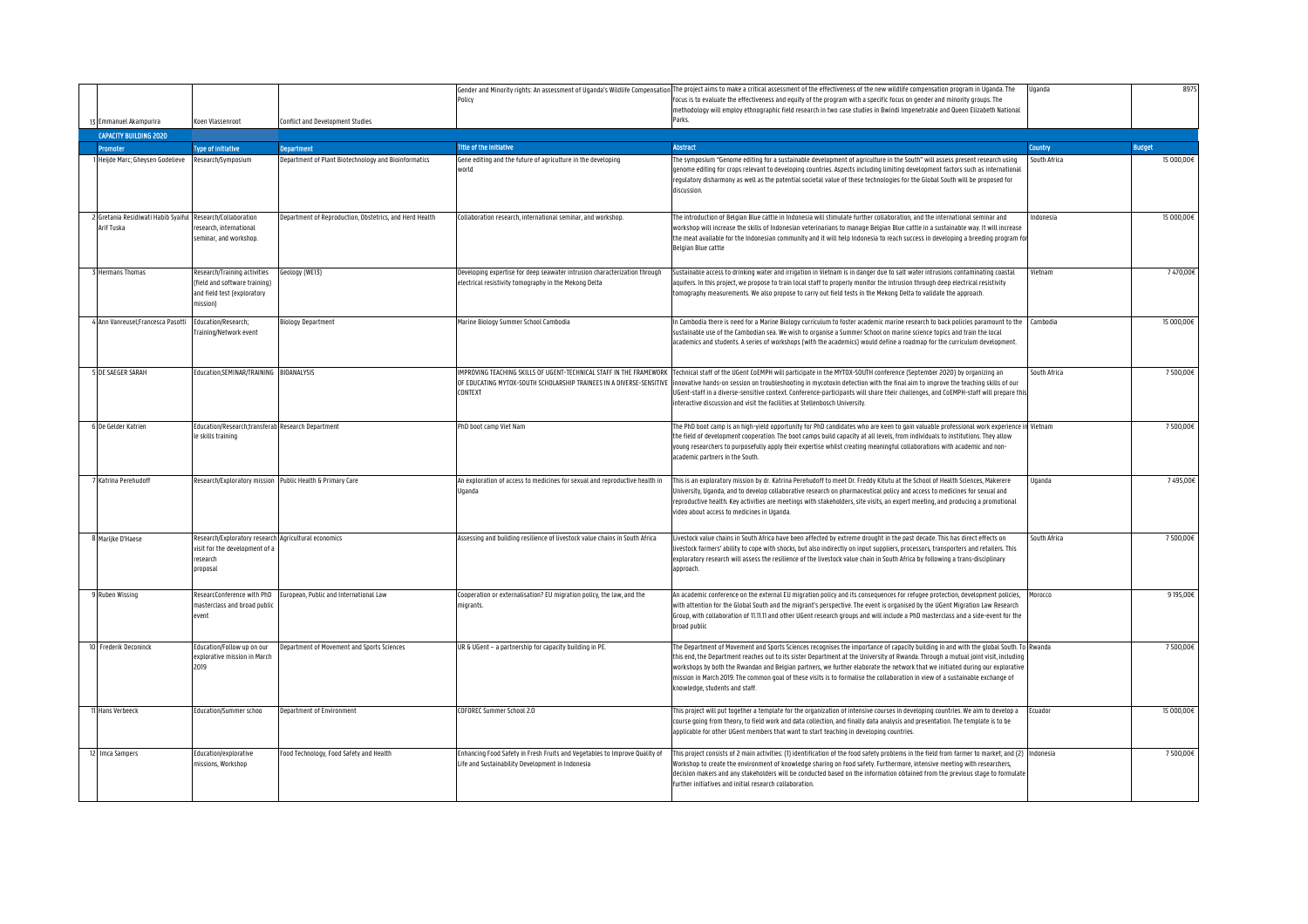| Geert Haesaert; Christine Hung<br>/unq<br>14 Tim Deprez | Education/Workshops<br>omplemented with value<br>hain research                                                                      | Plants and Crops, Science/Agricultural Economics<br>Education/Explorative mission Faculty of Sciences, Biology Department | JGent'sstrategic support on strengthening collaborations and improving<br>ootato production in Vietnam<br><b>IMBRSea Global I</b> | Vietnam's agriculture has undergone a strong transformation in the past few decades but the agricultural sector is still facing<br>important challenges. The potato growing area and the market for potato processed products is rapidly expanding with high<br>expected added-value and the investments and will therefore be the central focus in this project. The skills of the faculty of<br>Bioscience Engineering and the faculty of science will be combined to support the research in relation to crop management and<br>value chain analysis. This project proposal aims to strengthen and promote UGent presence on the Vietnamese academic researcl<br>scene by using the total value chain of potato (from field to fork) as a tool. We will realize this by organizing several workshops<br>on key topics of the potato value chain which are related to UGent expertise. Belgapom will also be invited to describe the potat<br>processing industry in Belgium (number one worldwide) and to underline the importance of academic research for the sector.<br>Workshops will be organized in Dalat (agricultural center of Vietnam) in cooperation with Dalat university and the Vietnam<br>national university of agriculture (in Hanoi). Topics will be Introduced by UGent specialists and followed by a focus discussion<br>including option for joint research. The participants will mainly be academic staff of both Vietnamese universities, staff of local<br>Departments of Agriculture and Rural Development (DARD) and the R&D departments of potato processing industry active in<br>Vietnam, with various possibilities of future collaborations as outcome.<br>MBRSea Global I aims to identify and establish partnerships with Filipino universities within the IMBRSea framework. These | Vietnam<br>hilippines | 15 000,00€<br>7480,00€ |
|---------------------------------------------------------|-------------------------------------------------------------------------------------------------------------------------------------|---------------------------------------------------------------------------------------------------------------------------|-----------------------------------------------------------------------------------------------------------------------------------|--------------------------------------------------------------------------------------------------------------------------------------------------------------------------------------------------------------------------------------------------------------------------------------------------------------------------------------------------------------------------------------------------------------------------------------------------------------------------------------------------------------------------------------------------------------------------------------------------------------------------------------------------------------------------------------------------------------------------------------------------------------------------------------------------------------------------------------------------------------------------------------------------------------------------------------------------------------------------------------------------------------------------------------------------------------------------------------------------------------------------------------------------------------------------------------------------------------------------------------------------------------------------------------------------------------------------------------------------------------------------------------------------------------------------------------------------------------------------------------------------------------------------------------------------------------------------------------------------------------------------------------------------------------------------------------------------------------------------------------------------------------------------------------------------------------------------|-----------------------|------------------------|
|                                                         |                                                                                                                                     |                                                                                                                           |                                                                                                                                   | relationships will serve as the foundation for greater inclusion in international education programs and provide a pathway for<br>expanding Filipino marine science programs, educational capacity building, and the development of inter- and intra-national<br>university networks.                                                                                                                                                                                                                                                                                                                                                                                                                                                                                                                                                                                                                                                                                                                                                                                                                                                                                                                                                                                                                                                                                                                                                                                                                                                                                                                                                                                                                                                                                                                                    |                       |                        |
| PERMANENT CALL CAPACITY BUILDING                        |                                                                                                                                     |                                                                                                                           |                                                                                                                                   |                                                                                                                                                                                                                                                                                                                                                                                                                                                                                                                                                                                                                                                                                                                                                                                                                                                                                                                                                                                                                                                                                                                                                                                                                                                                                                                                                                                                                                                                                                                                                                                                                                                                                                                                                                                                                          |                       |                        |
| <b>Promoter</b>                                         | <b>Type of Initiative</b>                                                                                                           | <b>Department</b>                                                                                                         | Title of the initiative                                                                                                           | <b>Abstract</b>                                                                                                                                                                                                                                                                                                                                                                                                                                                                                                                                                                                                                                                                                                                                                                                                                                                                                                                                                                                                                                                                                                                                                                                                                                                                                                                                                                                                                                                                                                                                                                                                                                                                                                                                                                                                          | <b>Country</b>        | <b>Budget</b>          |
| Dewaele, Stijn                                          | Research/Exploratory mission<br>or the development of a vlir-<br>uos proposal + Seminars                                            | Economic Geology and Geomatics Department                                                                                 | Capacity building for a sustainable management of mineral resources in<br>'ietnam                                                 | Mineral resources are essential building stones for our everyday live, since they enable modern society to operate and maintain<br>the present quality of life. As a consequence, there is an ever-growing global demand for mineral resources. It is evident that<br>geological and mineralogical knowledge of natural resources is a strategic topic for their sustainable and durable management,<br>especially in developing countries.                                                                                                                                                                                                                                                                                                                                                                                                                                                                                                                                                                                                                                                                                                                                                                                                                                                                                                                                                                                                                                                                                                                                                                                                                                                                                                                                                                              | Vietnam               | 7336,00€               |
| Van Rossem, Ronan                                       | Seminars                                                                                                                            | Department of Sociology                                                                                                   | Empowering the PVI's of Cameroon in their quest for jobs and sensitizing<br>jobs inclusion for PVI's                              | In total separate seminars shall be organized to accommodate all the four sets of identified stakeholders; principally the PVIs,<br>proprietors of vocational institutions, family members and employers towards family members, proprietors of vocational institutions and employers. these seminars shall take place in form of lectures,<br>discussions and training. Day one to four shall be dedicated to the respective stakeholders. Meanwhile day five and above shall b<br>dedicated to the respective institutions targeted for the academic and employment inclusion of persons with visual impairment                                                                                                                                                                                                                                                                                                                                                                                                                                                                                                                                                                                                                                                                                                                                                                                                                                                                                                                                                                                                                                                                                                                                                                                                        | Cameroon              | 7500,00€               |
| Bannink Mbazzi, Femke                                   | COVID-19 research response                                                                                                          | <b>Educational Sciences</b>                                                                                               | Mitigating the impact of COVID-19 on the 'Obuntu bulamu' project                                                                  | This project addresses the effects of the COVID-19 outbreak on the implementation of the FWO funded research project 'Obuntu<br>bulamu', a peer to peer support school intervention to improve inclusion of children with disabilities in reqular primary schools ir<br>Uganda. We will purchase preventative equipment, facilitate research assistants, and invest in equipment for remote working an<br>data collection                                                                                                                                                                                                                                                                                                                                                                                                                                                                                                                                                                                                                                                                                                                                                                                                                                                                                                                                                                                                                                                                                                                                                                                                                                                                                                                                                                                                | Uganda                | 7400,00€               |
| Büscher, Karen                                          | Research                                                                                                                            | Conflict & Development Studies                                                                                            | 'urban political terrains' in Eastern DRC                                                                                         | Understanding urban protest in a context of war: an ethnographic analysis of This project delves into urban protest in the eastern DRC by employing ethnographic research methods. Specifically, it looks how DR Congo<br>conflict, violence and urban protest are interrelated in Goma and Bukavu. Planned activities include participant observations,<br>interviews, focus groups with social movements and protest actors. This will take place in cooperation with local researchers.                                                                                                                                                                                                                                                                                                                                                                                                                                                                                                                                                                                                                                                                                                                                                                                                                                                                                                                                                                                                                                                                                                                                                                                                                                                                                                                               |                       | 7250,00€               |
| Cliquet, An                                             | Research                                                                                                                            | European, public and international law                                                                                    | contribution to sustainable development                                                                                           | Legal frameworks for Payment for Ecosystem Services in the Congo Basin as a Based on doctoral research, a recent book chapter and on recent information on the implementation of payment for ecosystem<br>services and of the UN SDGs in the DR Congo, a book on the legal frameworks for payment for ecosystem services as contributior<br>to sustainable development in the Congo Basin will be written and submitted to the Editions Universitaires Européennes.                                                                                                                                                                                                                                                                                                                                                                                                                                                                                                                                                                                                                                                                                                                                                                                                                                                                                                                                                                                                                                                                                                                                                                                                                                                                                                                                                      | DR Congo              | 6500,00€               |
| De Henauw, Stefaan                                      | Research – PhD                                                                                                                      | Department of Public health and Primary Care                                                                              | Integrating health and agriculture services for improved household food                                                           | This study aims to investigate whether specific local agricultural interventions can lead to improved household food security,<br>iecurity and nutritional status of mothers and children under five years of age dietary diversification and improved nutritional status in Ethiopian mothers and their young children. Our activities are:<br>Finalization of the study proposal, Ethical approval from UGent and Ethiopia, Development of the database for data collection<br>using RedCap, Preparation for field work activities and Data collection                                                                                                                                                                                                                                                                                                                                                                                                                                                                                                                                                                                                                                                                                                                                                                                                                                                                                                                                                                                                                                                                                                                                                                                                                                                                 | thiopia               | 7500,00€               |
| Brinkman, Inge                                          | Cape Town's first<br>inematheque: a series of<br>creenings to bring rare and<br>ich African<br>inemas to the people of Cape<br>Town | African Studies                                                                                                           | Project Playback                                                                                                                  | The Cape Town Biotheque (its name a nod of respect to the old bioscopes of South Africa) is an experimental project forming part South Africa<br>of a master's thesis in African studies through Ghent University. Instead of superimposing European models, the Biotheque is a<br>guerrilla screening experience: screenings can happen in any cracks of the city and attract new audiences for rare African films.                                                                                                                                                                                                                                                                                                                                                                                                                                                                                                                                                                                                                                                                                                                                                                                                                                                                                                                                                                                                                                                                                                                                                                                                                                                                                                                                                                                                     |                       | 7 047,50€              |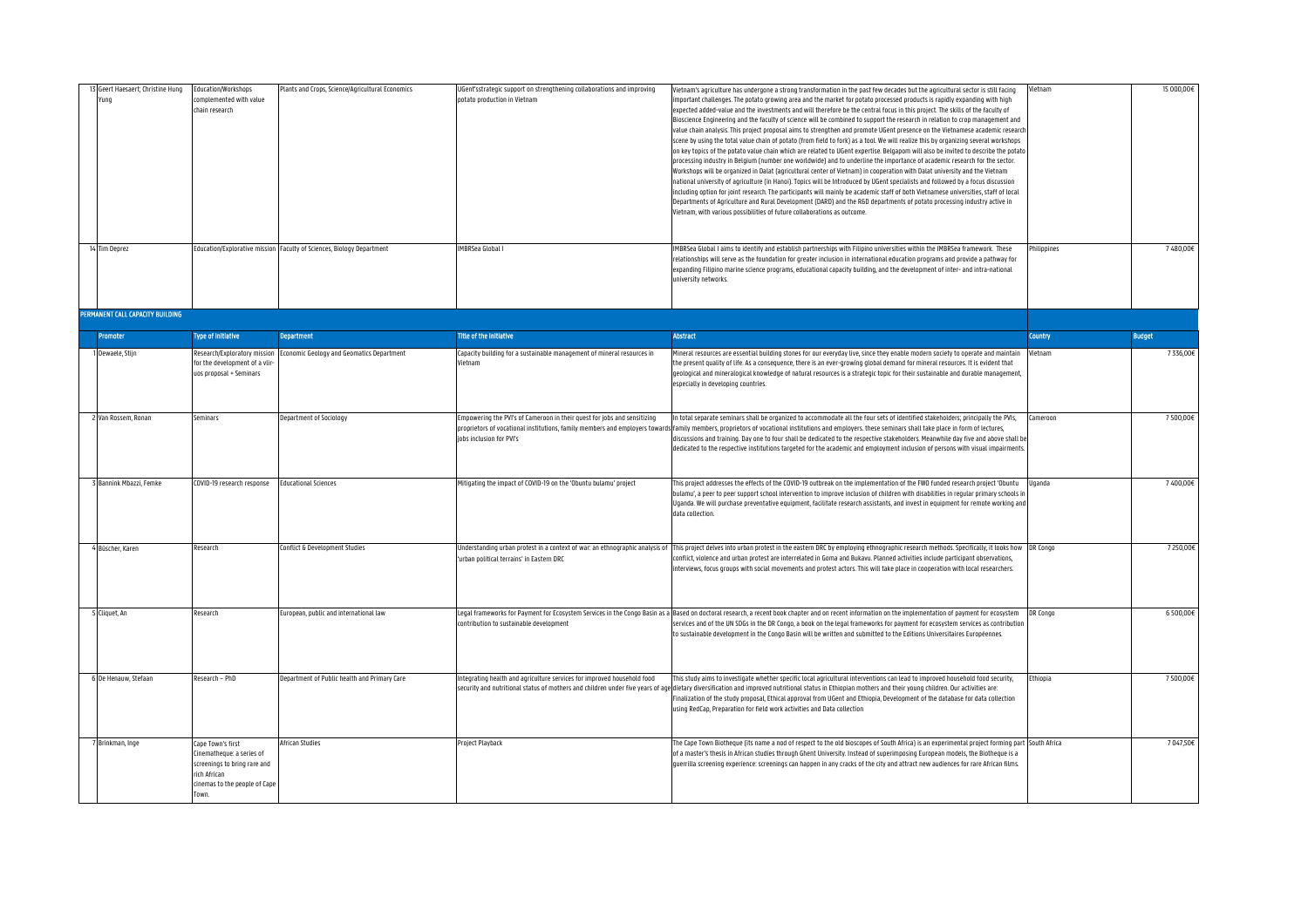| Fievez, Veerle                   | Research/PhD project,<br>Activities with the intention to<br>limit the consequences of<br>the COVID-19 outbreak within<br>a running PhD or research<br>project | Department of Animal Sciences and Aquatic Ecology | ENHANCED ACCEPTANCE OF UNCONVENTIONAL FEED RESOURCES BY<br><b>RUMINANTS THROUGH NUTRITIONAL INTERVENTION EARLY IN LIFE</b>                                                                                                                                                                | In tropical areas, non-conventional forage crops show potential as ruminant feeds, but anti-nutritional factors (ANF)<br>impair their use particularly by young animals. Two approaches are studied to reduce those ANF, i.e. 1/ stimulation of<br>microbial breakdown in the rumen through early life programming by nutritional intervention during pregnancy and<br>pre-weaning and 2/ breakdown in during ensiling of the forages.                                                                                                                                                                                                                                                                                                    | Cuba                        | 4 290,00€ |
|----------------------------------|----------------------------------------------------------------------------------------------------------------------------------------------------------------|---------------------------------------------------|-------------------------------------------------------------------------------------------------------------------------------------------------------------------------------------------------------------------------------------------------------------------------------------------|-------------------------------------------------------------------------------------------------------------------------------------------------------------------------------------------------------------------------------------------------------------------------------------------------------------------------------------------------------------------------------------------------------------------------------------------------------------------------------------------------------------------------------------------------------------------------------------------------------------------------------------------------------------------------------------------------------------------------------------------|-----------------------------|-----------|
| 69 Boeckx, Pascal                | Research, Activities with the<br>intention to limit the<br>consequences of the COVID-19<br>outbreak within a running PhD<br>or research project                | Department of green Chemistry and Technology      | FORSEDCO - The impact of particulate erosion of organic nitrogen on its<br>availability in the tropical forest of the Congo Basin. (FNRS reference number<br>0059.18                                                                                                                      | Aquatic monitoring sites of the FORSEDCO project in the DRC became mall functioning during the absence of the UGENT researcher DR Congo<br>during the COVID19-pandemic. In terms to finish fieldwork required for the PhD, additional field campaigns are necessary to re-<br>install spare parts. New local students will be trained to conduct the water and sediment sampling and to maintain the<br>monitoring instruments.                                                                                                                                                                                                                                                                                                           |                             | 4100,00€  |
| <b>SHORT RESEARCH STAYS 2020</b> |                                                                                                                                                                |                                                   |                                                                                                                                                                                                                                                                                           |                                                                                                                                                                                                                                                                                                                                                                                                                                                                                                                                                                                                                                                                                                                                           |                             |           |
| Promoter                         | <b>Department</b>                                                                                                                                              | <b>Visitor</b>                                    | Title of the initiative                                                                                                                                                                                                                                                                   | <b>Abstract</b>                                                                                                                                                                                                                                                                                                                                                                                                                                                                                                                                                                                                                                                                                                                           | <b>Country of Residence</b> |           |
| Jan Nyssen                       | Geography, Ghent University                                                                                                                                    | Hailemariam Meaza Gebregergs                      | thesis. Research proposal elaboration: Spatiotemporal runoff characteristics<br>and river morphology changes on the foot of escarpments in northern<br>Ethiopia.                                                                                                                          | Write-up of scientific articles from dataset collected in the framework of PhD In northern Ethiopia, mountain streams drain to lowland agricultural areas. The objective of the project will be to explore the<br>runoff characteristics and river morphology dynamics at various temporal and spatial scales. Historical aerial photographs,<br>optically stimulated luminescence dating and carbon dating and other measurements will be used to address the main objectives<br>We hypothesise that the river channels have rapidly increased due to headwater deforestation leading to strong flash floods.<br>Besides, change of rainfall patterns along the escarpments with a lot of orographic rains will be expected in the area. | Ethiopia                    |           |
| 2 Joseph Wout                    | Information Technology                                                                                                                                         | Rodney Martinez Alonso                            | Prospective TEAM Project Proposal: Internet4Cuba:<br>Cost-effective wireless broadband internet for Cuban<br>people.                                                                                                                                                                      | Cuba is one of the countries with the lowest internet access and access affordability. This short research stay aims to jointly<br>prepare a TEAM project proposal for tackling the key technological and capacity building related obstacles, for providing country<br>wide internet connectivity for Cuban people and reducing the connectivity gap between rural and urban areas                                                                                                                                                                                                                                                                                                                                                       | Cuba                        |           |
| Peter Gichangi                   | Department of Public Health<br>and Primary Care                                                                                                                | Mutea Lilian                                      | Evaluating the effectiveness of a combined approach towards<br>improving utilization of Adolescent Sexual Reproductive<br>Health Services in Kenya                                                                                                                                        | Improved utilization of sexual reproductive health (SRH) services enables adolescents to avoid unplanned pregnancies, prevent<br>HIV and sexually transmitted infections which hinder education and economic opportunities. The study will evaluate the use of<br>combined approaches for increasing use of Adolescent SRH (ASRH) services in kenya. The results will inform policies and<br>strategies that can increase utilization of ASRH services in Kenya.                                                                                                                                                                                                                                                                          | Kenya                       |           |
| 4 Godelieve Gheysen              | Biotechnology                                                                                                                                                  | MichealeYifter Weldemichael                       | Genetic improvement of Sesame (Sesamum indicum L.)<br>through molecular breeding                                                                                                                                                                                                          | This proposal aims to review literature and to develop a PhD-project proposal to improve the yield of sesame through molecular<br>breeding. Functional genomics on most important agronomic traits (shattering resistance, disease and pest resistance, oil quality,<br>herbicide tolerance and drought tolerance) and molecular breeding will be reviewed and studied.                                                                                                                                                                                                                                                                                                                                                                   | Ethiopia                    |           |
| <b>5</b> Eva Lievens             | Department of<br>Interdisciplinary Study of Law<br>rivate Law & Business Law;<br>Research group Law &<br>Technology                                            | Yohannes Ayalew                                   | other human rights in Ethiopia                                                                                                                                                                                                                                                            | Gender norms on the internet through the lens of freedom of expression and The proposed research project aims unpack the interplay between gender norms, freedom of expression, including internet<br>freedom, and the rights to health, non-discrimination and privacy from an international human rights perspective within the<br>Ethiopian legal and societal context. The SRS will contribute to a refinement of a PhD proposal on this topic and the drafting of ar<br>article on a working definition of gender norms from a legal perspective.                                                                                                                                                                                    | Ethiopia                    |           |
| 6 Ronan Van Rossem               | Sociology                                                                                                                                                      | Musa Alokpo Dieudonné                             | Vocational training and youth empowerment in the context of poverty and<br>mployment crisis.                                                                                                                                                                                              | In a context of poverty, deschooling and unemployment, vocational training proves to be<br>an opportunity for young people to acquire skills which gives them the possibility of selfemployment<br>and to experience social emancipation. The practice of a professional<br>occupation gives them economic autonomy and the ability to participate in the<br>development efforts of their community for a collective well-being.                                                                                                                                                                                                                                                                                                          | DR Congo                    |           |
| Jan Nyssen                       | Geography                                                                                                                                                      | Sebrekidan Hanibal Lemma                          | Revising sediment budget of Lake Tana                                                                                                                                                                                                                                                     | Lake sedimentation is a serious problem worldwide and has severe implications for water management and aquatic productivity.   Ethiopia<br>Studying spatiotemporal variations in erosion, sediment transport and sedimenation is threfore essential to contribute to the<br>academic understanding of erosion and sediment dynmics, to stimulate land managers to undertake mitgation measures, and<br>further to ensure sustainable water resource development and protecting aquatic ecosystems.                                                                                                                                                                                                                                        |                             |           |
| 8 Katleen RAES                   | Food Technology, Health and Phuong Hong LE<br>Safety                                                                                                           |                                                   | Formulation of GABA-enhanced soymilk through fermentation                                                                                                                                                                                                                                 | GABA is an amino acid playing a role as an inhibitory neurotransmitter in mammalians. GABA is mostly accumulated in germinated Vietnam<br>seeds or in food products fermented by microorganisms. The project aims to formulate a GABA-enriched fermented germinated<br>soymilk and study the stability of GABA in GABA-enhanced soymilk during food processing.                                                                                                                                                                                                                                                                                                                                                                           |                             |           |
| Werbrouck Stefaan                | Plants & Crops                                                                                                                                                 | Nana Rasmata                                      | Biotechnology of Okra: Paving the way for CRISPR/Cas                                                                                                                                                                                                                                      | Okra plays a key fruit crop in Africa. We want to prepare a genome editing project for increasing its tolerance against biotic and<br>abiotic stress. This includes developing in vitro shoot regeneration and genetic transformation with a GFP reporter gene. The<br>genome of okra will be explored to mine candidate genes and to design CRISPR/CAS constructs.                                                                                                                                                                                                                                                                                                                                                                       | Burkina FasofWest-Afrika)   |           |
| 10 Veerle Van Eetvelde           | Geography                                                                                                                                                      | belo Tesfamariam Welemaram                        | Writing scientific articles for publication from dataset<br>collected in the framework of PhD dissertation (finished January 2019).Post<br>doc research proposal preparation: Soil and water conservation induced<br>landscape change and livelihood of communities in northern Ethiopia. | Landscapes of northern Ethiopia have been under constant change due to natural and anthropogenic activities. The overall<br>objective of the current project will be to examine the impact of soil and water conservation activities on landscape change;<br>investigate the impact of landscape change on livelihoods of the communities. Satellite imageries, hhistorical aerial photographs,<br>household survey assessment will be used to meet the objectives of the project. It is hypothesised that land rehabilitation<br>activities through soil and water conservation activities have dramatically changed the landscape of the areas which in turn<br>brought about a change on the livelihood of the communities.            | Ethiopia                    |           |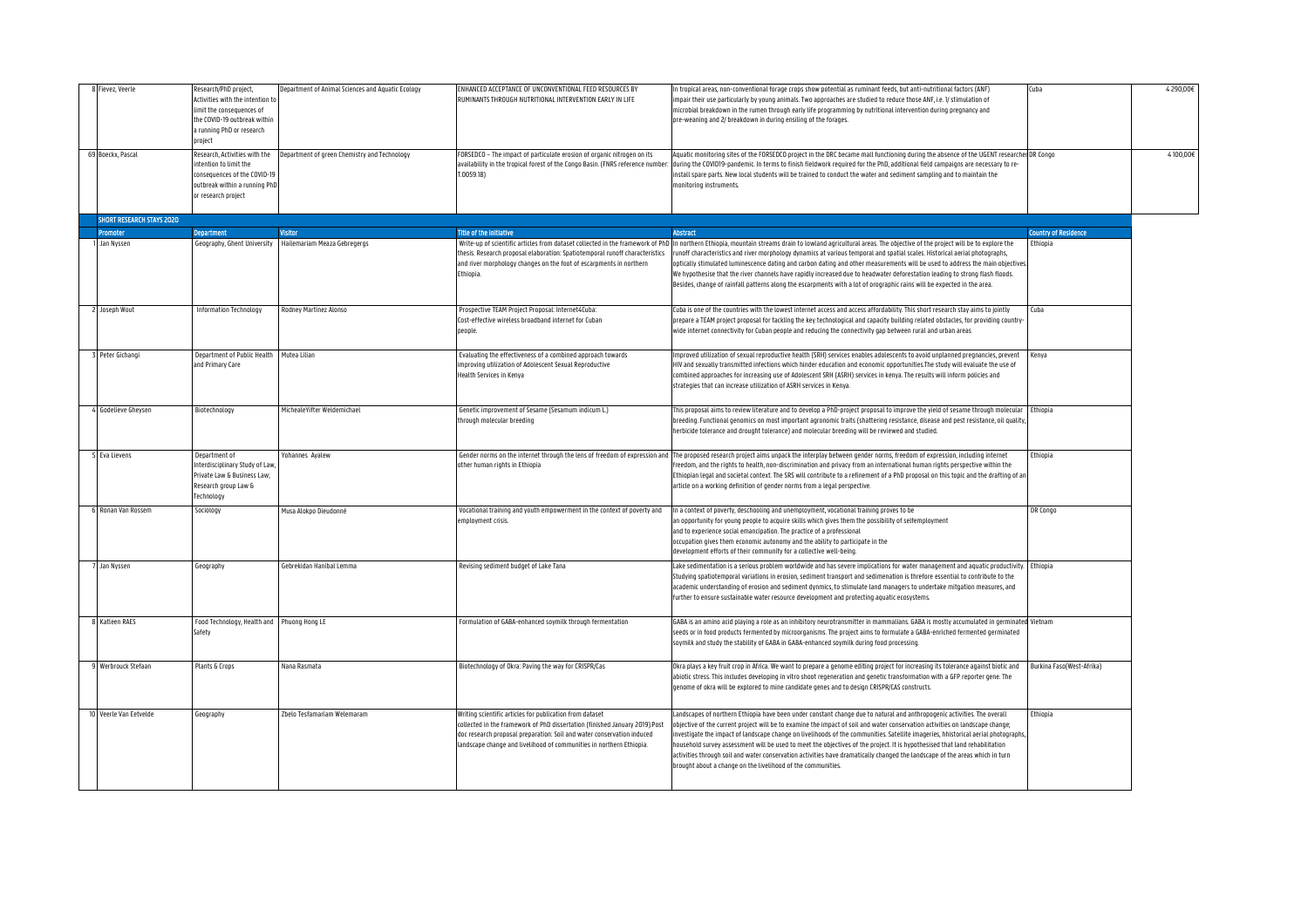| Kristine Walraevens                                                                                                  | Geology, Laboratory for<br>Applied Geology and<br>Hydrogeology                                                                                                                              | Demesew Mhiret                                                                     | mpact of topography on hydrological response/heterogeneity in the sub<br>humid Ethiopian highlands  | In the humid Ethiopian highlands, the impact of topography on hydrological responses/heterogeneity has not been well<br>researched. This study is intended to understand the impact of topographic positions on the hydrological response of the Debre<br>Mawi watershed. Experiments were conducted in the rainy season of 2017 and 2018. Ground water table depth, saturated<br>hydraulic conductivity and surface runoff were monitored.                                                                                                                                                                                                                                                                                                                                                                                                                                                                                                                                                                                                                                                                                                 | Ethiopia                  |
|----------------------------------------------------------------------------------------------------------------------|---------------------------------------------------------------------------------------------------------------------------------------------------------------------------------------------|------------------------------------------------------------------------------------|-----------------------------------------------------------------------------------------------------|---------------------------------------------------------------------------------------------------------------------------------------------------------------------------------------------------------------------------------------------------------------------------------------------------------------------------------------------------------------------------------------------------------------------------------------------------------------------------------------------------------------------------------------------------------------------------------------------------------------------------------------------------------------------------------------------------------------------------------------------------------------------------------------------------------------------------------------------------------------------------------------------------------------------------------------------------------------------------------------------------------------------------------------------------------------------------------------------------------------------------------------------|---------------------------|
| Sarah Van Leuven                                                                                                     | <b>Communication Sciences</b>                                                                                                                                                               | Asaah Ndah Asongwed                                                                | A Comparative Analysis of Gender Representations in Sub-Saharan Africa's<br>News Media              | This research project finds itself at the crossroads of two disciplines: media studies and gender/feminist studies. Through a<br>comparative content analysis of newspapers in four countries, the paper will shed light on the (un)equal representation of men<br>and women in newspaper content, leading to a theory-based framework to define the social construction of men and women in<br>African newspapers.                                                                                                                                                                                                                                                                                                                                                                                                                                                                                                                                                                                                                                                                                                                         | Ivory Coast (West Africa) |
| 13 Kristien Michielsen                                                                                               | Department of Public Health Susan Babirye<br>and Primary Care                                                                                                                               |                                                                                    | University and Makerere University, Uganda                                                          | Supporting on-going PhD study and facilitating collaborations between Ghent Young people working in socializing venues (YWSV) are disproportionately affected by HIV. The PhD study aims to analyze the<br>institutions of socializing venues and how these shape HIV vulnerability to inform HIV prevention efforts. During the SRS, the<br>student will analyze qualitative data, write a paper, attend courses and liaise with department staff to identify opportunities for<br>UDC.                                                                                                                                                                                                                                                                                                                                                                                                                                                                                                                                                                                                                                                    | Uganda                    |
| 14 Kristien Michielsen                                                                                               | Department of Public Health<br>and Primary Care                                                                                                                                             | Joyce Omwoha                                                                       | the Kenyan media                                                                                    | The intracacy of adolescent contraception policy as depicted and protrayed in Empowering adolescents to prevent unintended pregnancy is tantamount to population health, poverty alleviation, and<br>sustainable development. This project will examine how the Kenyan media frames the Reproductive Health and Care Bill 2014 an<br>adolescent contraception in order to generate political, societal and religious support, and how the media report on access, myth:<br>misconception and stigma surrounding adolescent contraception.                                                                                                                                                                                                                                                                                                                                                                                                                                                                                                                                                                                                   | Kenyan                    |
| 15 Filip Van Bockstaele                                                                                              | Food Safety and Food quality Viet Nguyen                                                                                                                                                    |                                                                                    | Structuring vegetable oils for improved functionality and nutrition                                 | Vietnam has a long history in using lard fat as the main source for cooking. Due to the negative impacts of lard fat to consumer<br>health, it is increasingly replaced by vegetable oils. This SRS project aims at finalizing a PhD project investigating the design of<br>palm-based fat blends as substitutes for lard and targeting improved functionality and nutrition.                                                                                                                                                                                                                                                                                                                                                                                                                                                                                                                                                                                                                                                                                                                                                               | Vietnam                   |
| 16 Olivier Degomme                                                                                                   |                                                                                                                                                                                             | Public Health & Primary Care   María Verónica Espinosa-Serrano                     | two policy approaches                                                                               | Curbing teenage pregnancy in Ecuador: An interrupted time series analysis of In 2011, Ecuadorian policy makers introduced a rights-based policy providing contraceptives to adolescents to reduce the high teen Ecuador<br>pregnancy rate. In 2014, the policy was reformed and funding for contraceptives was cut. This project tests the impact of this<br>policy change on teenage pregnancy rates through an interrupted time series analysis (the strongest quasi experimental design)<br>of data over 10 years.                                                                                                                                                                                                                                                                                                                                                                                                                                                                                                                                                                                                                       |                           |
| Jan Desmet                                                                                                           | Department of Electrical<br>Energy, Metals, Mechanical<br>Construction & Systems                                                                                                            | Mulugeta Gebrehiwot Gebremichael                                                   | The Role of Renewable Energy Sources and<br>Battery Technology for Sustainable Electric<br>Mobility | BEVs cannot be taken as standalone technologies in mitigating GHG emissions. Rather,<br>the research in EVs should be accompanied with continued effort in increasing share of<br>renewables. Of course, mass deployment of EVs is also highly dependent on maturity of battery technology. This research will dea<br>with the role of renewable energy sources and battery technologies in sustainable electric mobility.                                                                                                                                                                                                                                                                                                                                                                                                                                                                                                                                                                                                                                                                                                                  | Ethiopia                  |
|                                                                                                                      |                                                                                                                                                                                             |                                                                                    |                                                                                                     |                                                                                                                                                                                                                                                                                                                                                                                                                                                                                                                                                                                                                                                                                                                                                                                                                                                                                                                                                                                                                                                                                                                                             |                           |
| <b>SENSITIZING EVENTS 2020</b>                                                                                       |                                                                                                                                                                                             |                                                                                    |                                                                                                     |                                                                                                                                                                                                                                                                                                                                                                                                                                                                                                                                                                                                                                                                                                                                                                                                                                                                                                                                                                                                                                                                                                                                             |                           |
|                                                                                                                      |                                                                                                                                                                                             |                                                                                    |                                                                                                     |                                                                                                                                                                                                                                                                                                                                                                                                                                                                                                                                                                                                                                                                                                                                                                                                                                                                                                                                                                                                                                                                                                                                             |                           |
| Promoter<br>Residiwati, Gretania<br>Tuska, Habib Syaiful Arif<br>Prof. Dr. Ann Van Soom / Prof. Dr.<br>Geert Opsomer | <b>Type of Initiative</b>                                                                                                                                                                   | <b>Department</b><br>WORKSHOP AND EXHIBITION Veterinary Faculty, Ghent University. | Title of the initiative<br>Paradise of Indonesia                                                    | <b>Abstract</b><br>Paradise of Indonesia is a one day-event featuring the exotic animals and cultures of Indonesia so that European communities<br>can take a closer look at several Indonesian's indigenous bio diversities. It comprises several activities, namely a guest lecture<br>from Borneo Oranqutan Survival Foundation about the school and the rescue action to protect Oranqutans living in Kalimantan<br>Indonesia, a short presentation about exotics animals in Indonesia, exhibition of Indonesian exotic animals of some islands and a<br>tour guide to the animal morphology museum of the Veterinary Faculty, Ghent University. The event will be opened by the<br>traditional dance of Indonesia (Balinese / Javanese dance) then continued with the lecture and                                                                                                                                                                                                                                                                                                                                                      | <b>Budget</b><br>3500.00E |
| Paulissen, Stijn<br>Rousselle, Rémy<br>Ledegen, Ismene                                                               | 3-day simulation of the<br>United Nations and its<br>institutions, with training of<br>debating, public speaking,<br>networking,  (Workshops,<br>training and smaller<br>sensifying events) |                                                                                    | Ghent Model United Nations (short: GhentMUN)                                                        | The GhentMUN project is an initiative by students from Ghent University who want to help build a sustainable event about<br>sustainability in the international world of the Model United Nations. The main focus is the educational diplomacy simulation and<br>academic activities in which students can learn about diplomacy, international relations, the Sustainable Development Goals<br>(SDGs) and the United Nations. The goal of the project is to train and help students around the globe (with a focus on students<br>from Ghent) in debating about the main topics of the United Nations, which include human rights, sustainable development goals,<br>health, This will be realised by training the participants during the semester in cooperation with the United Nations Youth<br>Associations (such as VVN Youth). The end goal is to have constructive and prepared debates during the GhentMUN conference<br>about these subjects, accompanied with sustainable social events during the entire weekend.                                                                                                              | 3500,00E                  |
| Perehudoff, Katrina<br>Post-doc                                                                                      | Webinars (x4)                                                                                                                                                                               | <b>ICRH</b>                                                                        | Decolonising Global Health Research                                                                 | ICRH Belgium at Ghent University and the School of Public Health at University of the Western Cape (South Africa) will organise a<br>4-part webinar series about D eco lonising G lobal H ealth R esearch . With the collaboration of the UGent-led ANSER, UGent's<br>CESSMIR (invited, to be confirmed), Women in Global Health, and the Centre for Global Health at the University of Toronto, the<br>series will explore the fields of access to medicines, migration, sexual and reproductive health, and gender. Targeting a wide<br>audience, the webinars will bring a mix of theoretical background about the decolonisation movement, stories and experiences<br>from the field, and practical advice for anyone working in global health research. This webinar series will expand access to this<br>important debate by taking it live to an international, online audience, making the video recordings available online, sharing the<br>main outcomes of each webinar on blogs with a wide readership, and contributing to the academic conversation through a<br>commentary article published in a top public health journal. | 3500,00E                  |